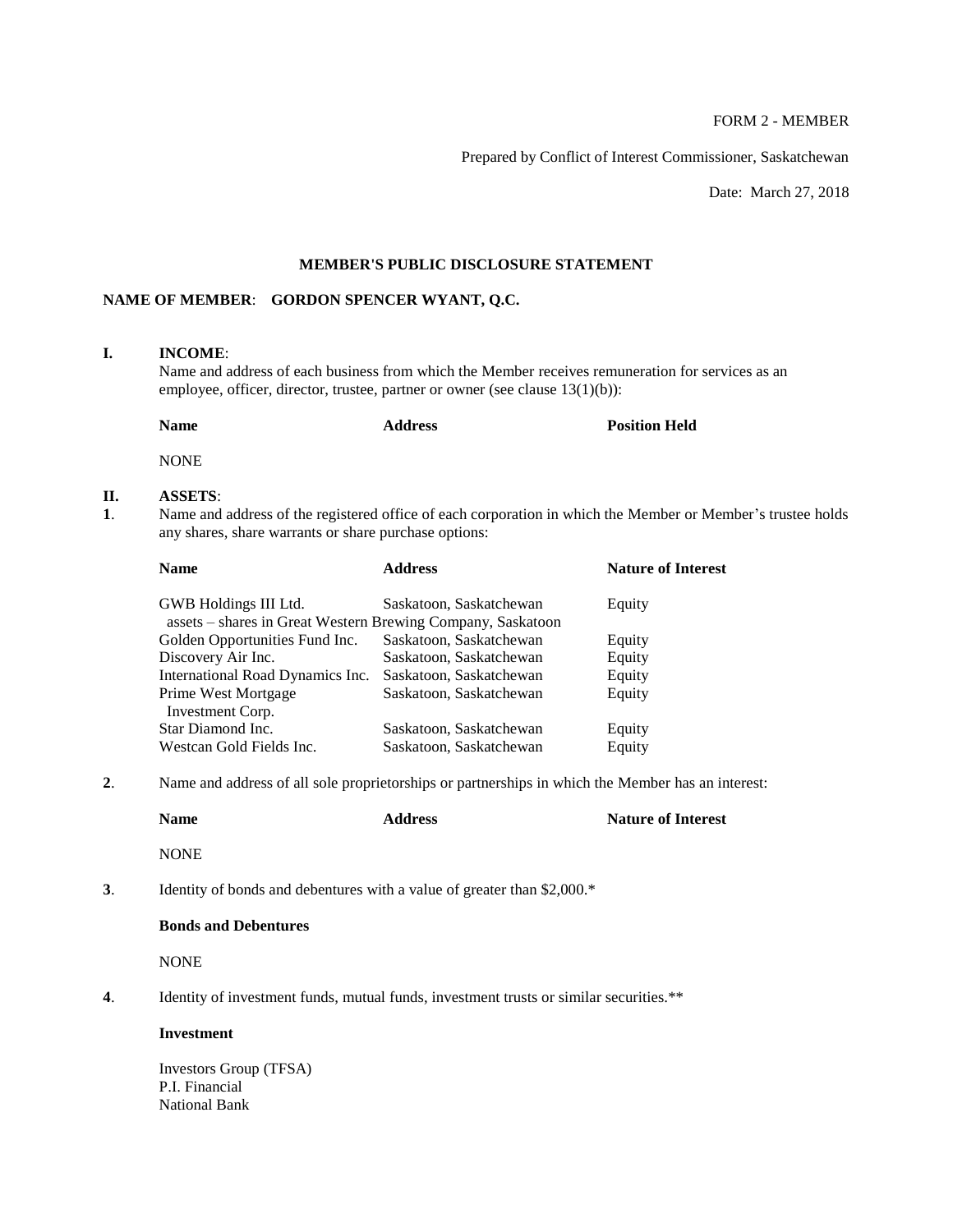|   | <b>Address or Legal Description</b>   | <b>Nature of Interest</b> |  |
|---|---------------------------------------|---------------------------|--|
|   | Personal Vacation Residence           | Joint Owner               |  |
|   | <b>Personal Recreational Property</b> | Joint Owner               |  |
| Ш | <b>GOVERNMENT CONTRACTS</b>           |                           |  |

Identity and extent of the Member's participation in any Government contract as defined in Section 15 of *The Members' Conflict of Interest Act*:

| <b>Description of Contract</b> | <b>Nature of Interest</b> |
|--------------------------------|---------------------------|
|--------------------------------|---------------------------|

NONE

#### **IV. GIFTS AND BENEFITS**:

has any interest in or title or right to:

Identity and the extent of any gift or personal benefit received by the Member and mentioned in a disclosure statement filed pursuant to subsection 7(3) of *The Members' Conflict of Interest Act*:

| Identity                       | <b>Extent</b> |
|--------------------------------|---------------|
| City of Regina: parking permit | \$100         |

#### **V. OTHER**

**1**. The identity of any grant or subsidy from the Crown that was received by the Member or any other business listed in paragraph  $II(1)$ \*\*\*.

**Identity Extent**

NONE

**2**. Name and address of each corporation, organization or association of which the Member is an officer or director:

| <b>Name</b>               | <b>Address</b>          | <b>Position</b> |
|---------------------------|-------------------------|-----------------|
| Christine's Holdings Inc. | Saskatoon, Saskatchewan | Director        |
| Hrudka Holdings Ltd.      | Saskatoon, Saskatchewan | Director        |

**3**. Name and address of each organization or association in which the Member holds a Membership:

| <b>Name</b>                      | <b>Address</b>                                            | <b>Status of Membership</b> |
|----------------------------------|-----------------------------------------------------------|-----------------------------|
| Law Society of Saskatchewan      | Regina, Saskatchewan                                      | Member                      |
| Saskatchewan Party               | 6135 Rochdale Boulevard,<br>Regina, Saskatchewan, S4X 2R1 | Member                      |
| Canadian Bar Association         | Saskatoon, Saskatchewan                                   | Member                      |
| <b>Saskatoon Bar Association</b> | Saskatoon, Saskatchewan                                   | Member                      |
| Saskatchewan Lawyers             | Regina, Saskatchewan                                      | Member                      |
| <b>Insurance Association</b>     |                                                           |                             |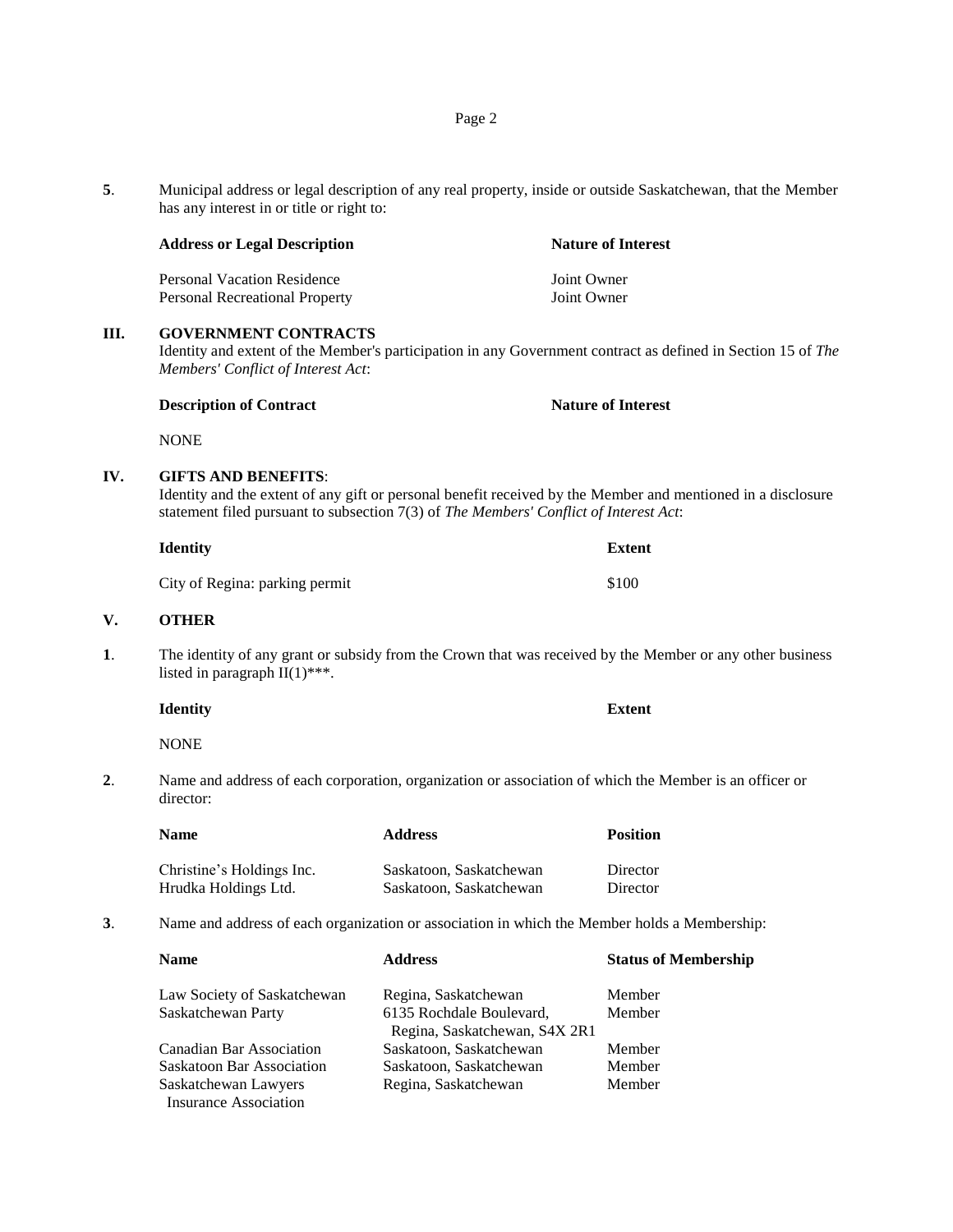#### Page 3

Name and address of each organization or association in which the Member holds a Membership: (continued)

| <b>Name</b>                                     | <b>Address</b>                                                 | <b>Status of Membership</b> |
|-------------------------------------------------|----------------------------------------------------------------|-----------------------------|
| Mustang Club of Saskatoon                       | Saskatoon, Saskatchewan                                        | Member                      |
| Saskatoon Club                                  | Saskatoon, Saskatchewan                                        | Member                      |
| Saskatoon Northwest<br>Constituency Association | Saskatoon, Saskatchewan                                        | Member                      |
| <b>Institute of Corporate Directors</b>         | Toronto, Ontario                                               | Member                      |
| Commonwealth Parliamentary<br>Association       | 239 – 2405 Legislative Drive,<br>Regina, Saskatchewan, S4S 0B3 | Member                      |

**4**. Other information as directed by the Commissioner pursuant to clause 13(1)(1):

NONE

- \* Clause 13(1)(f) of *The Members' Conflict of Interest Act* does not require public disclosure of Treasury Bills or bonds issued by the Government of Canada, the government of any province or territory of Canada or any municipal government in Canada.
- \*\* Clause 13(1)(g) of *The Members' Conflict of Interest Act* does not require public disclosure of registered retirement savings plans (rrsps), other than self-directed plans, registered home ownership savings plans (rhosps), registered education savings plans, accounts and term deposits held in banks listed in Schedule I or II to the Bank Act (Canada) or in any other financial institutions in Saskatchewan that are lawfully entitled to accept deposits, pension plans or insurance policies.
- \*\*\* Clause (13)(1)(k) of *The Members' Conflict of Interest Act* does not require public disclosure of a grant or subsidy that is paid pursuant to a government contract or pursuant to an Act or regulation where the authority of the grant or subsidy is not subject to the discretion of any individual and the standard terms and conditions of eligibility are objective in nature and are prescribed in an Act or regulation.

NOTE: Unless disclosure is directed by the Commissioner pursuant to subsection 13(3), the value or amounts of any items required to be in this disclosure statement will not be disclosed in this public disclosure statement.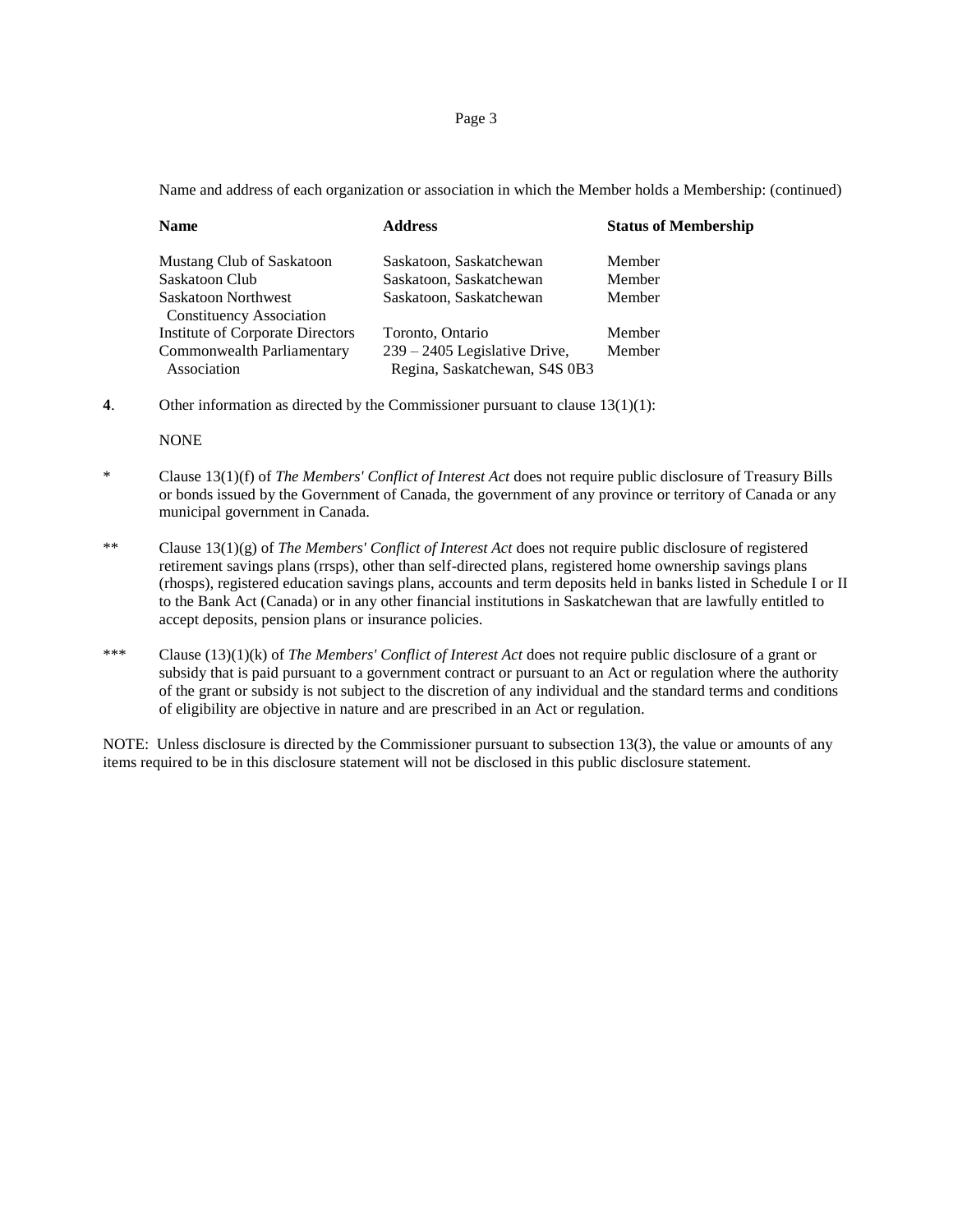## FORM 2 - SCHEDULE A Prepared by Conflict of Interest Commissioner, Saskatchewan

DATE: March 27, 2018

#### **MEMBER'S PUBLIC DISCLOSURE STATEMENT**

## **MEMBER'S SPOUSE**

# **NAME OF MEMBER**: **GORDON SPENCER WYANT, Q.C. NAME OF SPOUSE**: **CHRISTINE JEAN HRUDKA**

#### **I. INCOME**:

Name and address of each business from which the Member's spouse receives remuneration for services as an employee, officer, director, trustee, partner or owner (see clause 13(1)(b)):

| <b>Name</b>                                      | <b>Address</b>          | <b>Position Held</b>  |
|--------------------------------------------------|-------------------------|-----------------------|
| <b>Pharmacy First on Eighth Street</b>           | Saskatoon, Saskatchewan | Owner                 |
| Saskatchewan College of<br>Pharmacists           | Saskatoon, Saskatchewan | Director/Board Member |
| Pharmacists Association of<br>Saskatchewan (PAS) | Saskatoon, Saskatchewan | <b>Board Member</b>   |
| <b>Smart Employees Benefits</b><br>Inc. (SEB)    | Toronto, Ontario        | Director/Board Member |
| Christine's Holdings Ltd.                        | Saskatoon, Saskatchewan | Owner                 |
| Canadian Pharmacists<br>Association of Canada    | Ottawa, Ontario         | Director              |
| Institute of Corporate Directors                 | Toronto, Ontario        | Member                |

## **II. ASSETS**:

**1**. Name and address of the registered office of each corporation in which the Member's spouse holds any shares, share warrants or share purchase options:

|                              | <b>Address</b>             | <b>Nature of Interest</b> |
|------------------------------|----------------------------|---------------------------|
| Hrudka Holdings Ltd.         | Saskatoon, Saskatchewan    | Owner                     |
| rental properties, Saskatoon |                            |                           |
| Blue Sky Uranium             | Saskatoon, Saskatchewan    | Shareholder               |
| Golden Fortune Inc.          | Saskatoon, Saskatchewan    | Shareholder               |
| Canasia Industries           | Saskatoon, Saskatchewan    | Shareholder               |
| Discovery Air                | Saskatoon, Saskatchewan    | Shareholder               |
| Ensign Energy                | Saskatoon, Saskatchewan    | Shareholder               |
| Saturn Minerals              | Saskatoon, Saskatchewan    | Shareholder               |
| Westcan Gold Fields          | Saskatoon, Saskatchewan    | Shareholder               |
|                              |                            | Shareholder               |
| Long Run Exploration Ltd.    | Calgary, Alberta           | Shareholder               |
|                              | Leucrotta Exploration Inc. | Calgary, Alberta          |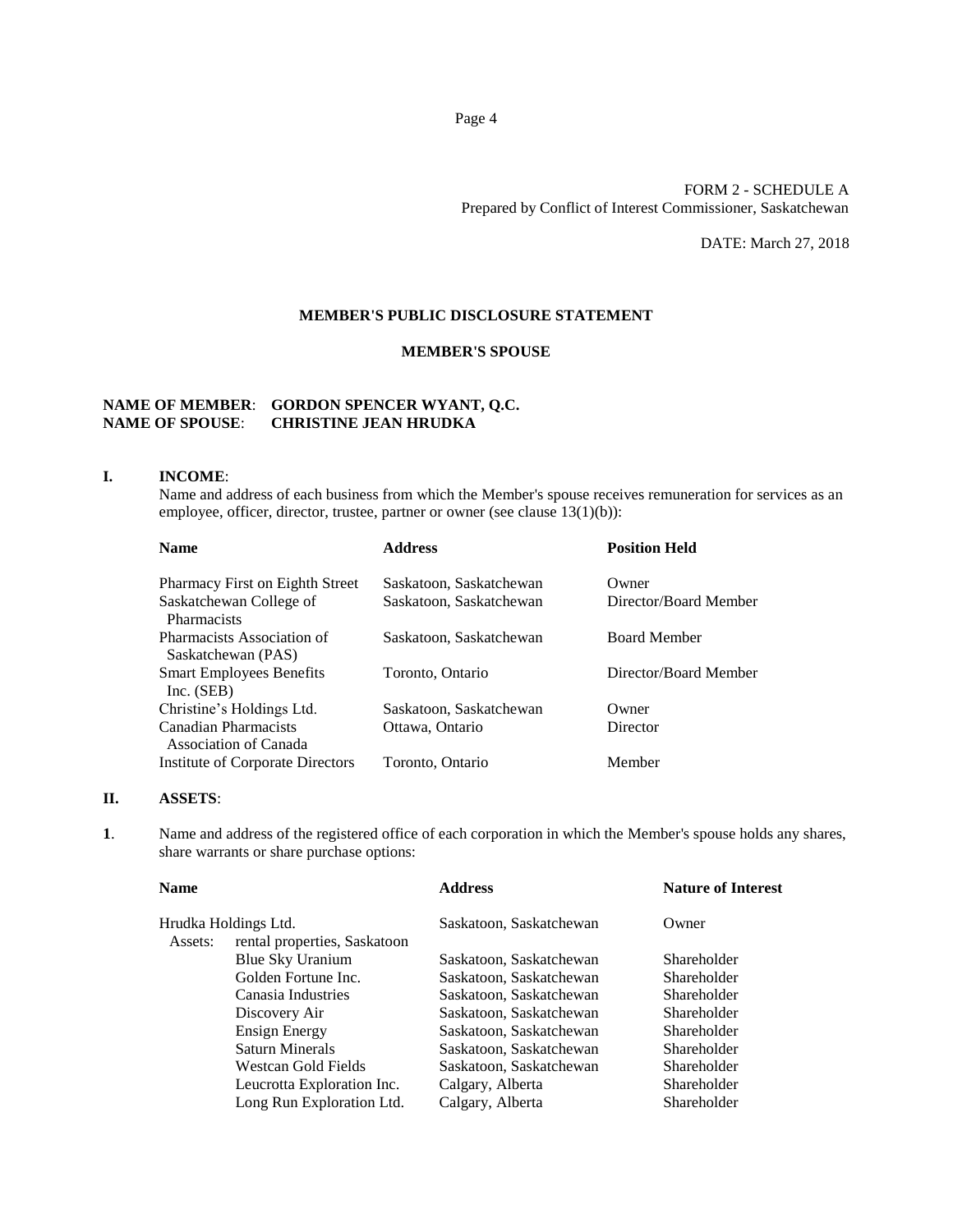# Page 5

Name and address of the registered office of each corporation in which the Member's spouse holds any shares, share warrants or share purchase options: (continued)

| <b>Name</b>                                                                | <b>Address</b>              | <b>Nature of Interest</b> |
|----------------------------------------------------------------------------|-----------------------------|---------------------------|
| Golden Opportunities Fund Inc. Saskatoon, Saskatchewan                     |                             | Shareholder               |
| <b>Smart Employee Benefits</b><br>$(SEB)$ Inc.                             | Toronto, Ontario            | Shareholder               |
| Loblaw Companies Ltd.                                                      | Toronto, Ontario            | Shareholder               |
| <b>DEEP</b>                                                                | Calgary, Alberta            | Shareholder               |
| Peragis Inc.                                                               | Saskatoon, Saskatchewan     | Shareholder               |
| Solara Exploration Ltd.                                                    | Calgary, Alberta            | Shareholder               |
| Teslin River Resources Corp.                                               | Vancouver, British Columbia | Shareholder               |
| Blue Note Mining Inc.                                                      | Toronto, Ontario            | Shareholder               |
| Ceres Global Ag. Corp.                                                     | Toronto, Ontario            | Shareholder               |
| Geovencap Inc.                                                             | Toronto, Ontario            | Shareholder               |
| Largo Resources Ltd.                                                       | Toronto, Ontario            | Shareholder               |
| Makena Resources Inc.                                                      | Toronto, Ontario            | Shareholder               |
| Orocobre Ltd.                                                              | Toronto, Ontario            | Shareholder               |
| Questor Technologies Inc.                                                  | Toronto, Ontario            | Shareholder               |
| Tahera Diamond Corp. 8                                                     | 'Toronto, Ontario           | Shareholder               |
| Theralase Technologies Inc.                                                | Toronto, Ontario            | Shareholder               |
| Cameco                                                                     | Saskatoon, Saskatchewan     | Shareholder               |
| Goldstream Minerals Inc.                                                   | Toronto, Ontario            | Shareholder               |
| Largo Resources Ltd.                                                       | Toronto, Ontario            | Shareholder               |
| Makena Res. Ltd.                                                           | Vancouver, British Columbia | Shareholder               |
| Star Diamond Corp.                                                         | Saskatoon, Saskatchewan     | Shareholder               |
| 20 <sup>th</sup> Street Properties Ltd.                                    | Saskatoon, Saskatchewan     | Shareholder               |
| assets - rental properties, Saskatoon                                      |                             |                           |
| Christine's Holdings Ltd.                                                  | Saskatoon, Saskatchewan     | Shareholder               |
| assets - Pharmacy First on 8 <sup>th,</sup> , Pharmacy First at Lifebridge |                             |                           |

**2**. Name and address of all sole proprietorships or partnerships in which the Member's spouse has an interest:

|    | <b>Name</b>                                                                             | <b>Address</b> | <b>Nature of Interest</b> |  |
|----|-----------------------------------------------------------------------------------------|----------------|---------------------------|--|
|    | <b>NONE</b>                                                                             |                |                           |  |
| 3. | Identity of bonds and debentures with a value of greater than \$2,000.00: *             |                |                           |  |
|    | <b>Bonds and Debentures</b>                                                             |                |                           |  |
|    | <b>NONE</b>                                                                             |                |                           |  |
| 4. | Identity of investment funds, mutual funds, investment trusts or similar securities: ** |                |                           |  |
|    | Investment                                                                              |                |                           |  |

Scotia McLeod CIBC Smart Employees Benefits Inc. (SEB)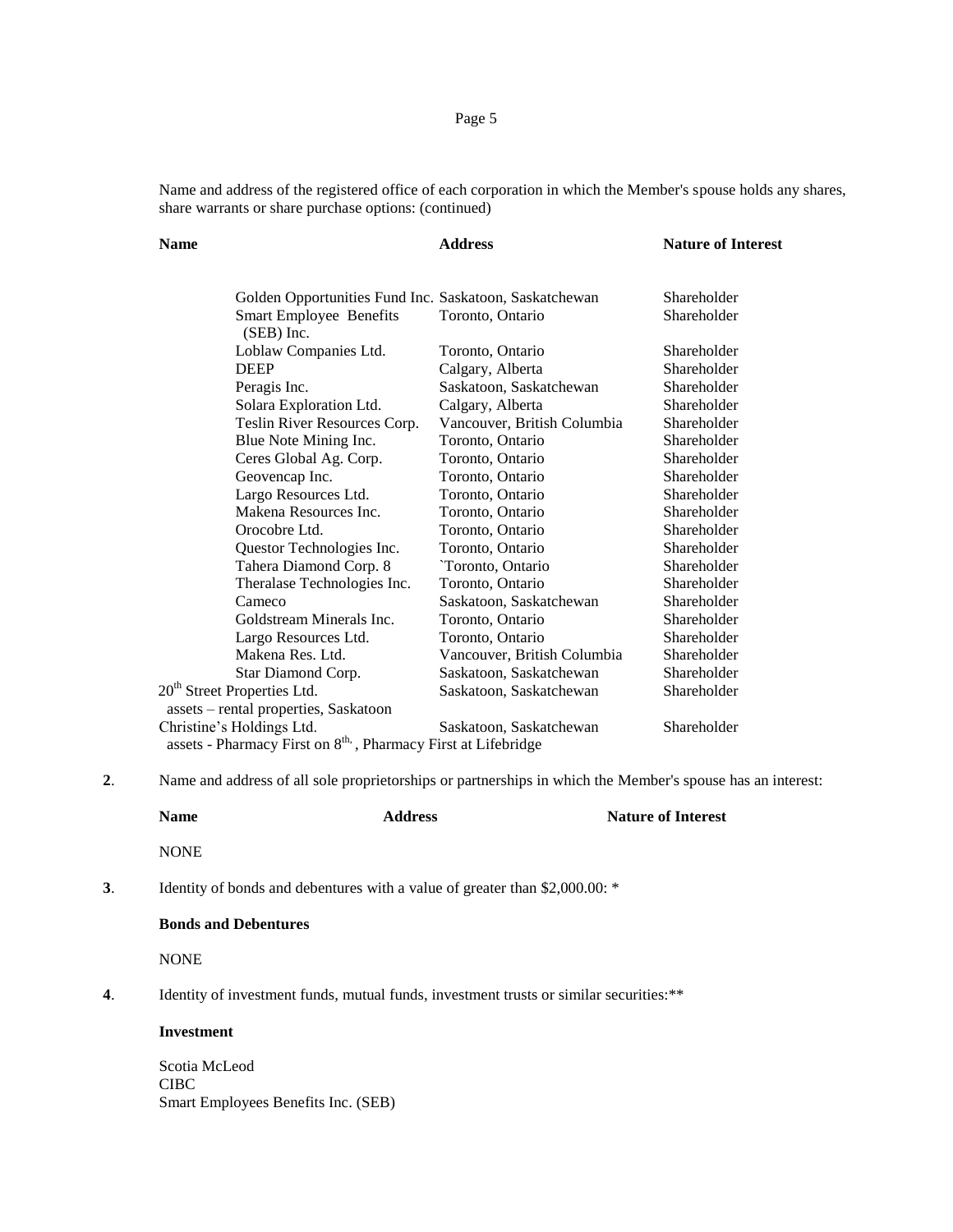**5**. Municipal address or legal description of any real property, inside or outside Saskatchewan, that the Member's spouse has any interest in or title or right to:

# **Address or Legal Description Nature of Interest**

| 1208 – 311 6 <sup>th</sup> Avenue North, Saskatoon Saskatchewan                                                                      | Freehold*    |  |
|--------------------------------------------------------------------------------------------------------------------------------------|--------------|--|
| $1101 - 311$ 6 <sup>th</sup> Avenue North, Saskatoon, Saskatchewan                                                                   | Freehold*    |  |
| 701 – 311 6 <sup>th</sup> Avenue North, Saskatoon, Saskatchewan                                                                      | Freehold*    |  |
| 1801 – 311 6 <sup>th</sup> Avenue North, Saskatoon, Saskatchewan                                                                     | Freehold*    |  |
| Personal Residence                                                                                                                   | Freehold*    |  |
| 225 11 <sup>th</sup> Street East, Saskatoon, Saskatchewan                                                                            | Freehold*    |  |
| 304 – 23 <sup>rd</sup> Street East, Saskatoon, Saskatchewan                                                                          | Freehold**** |  |
| 203 – 23 <sup>rd</sup> Street East, Saskatoon, Saskatchewan                                                                          | Freehold**** |  |
| 218 23 <sup>rd</sup> Street East, Saskatoon, Saskatchewan                                                                            | Freehold**** |  |
| 209 23 <sup>rd</sup> Street East, Saskatoon, Saskatchewan                                                                            | Freehold**** |  |
| Personal Recreational Property                                                                                                       | Joint Owner  |  |
| $\mathcal{R}$ . If the distribution of the construction of the distribution of the distribution of the distribution of $\mathcal{R}$ |              |  |

Hrudka Holdings Ltd. is a company wholly owned by Christine Hrudka \*\*\*\* Owned by  $20<sup>th</sup>$  Street Properties Ltd. of which Christine Hrudka owns 50% of the outstanding equity.

## **III. GOVERNMENT CONTRACTS**:

Identity and extent of the Member's spouse's participation in any Government contract as defined in Section 15 of *The Members' Conflict of Interest Act*:

## **Description of Contract Nature of Interest**

NONE

## **IV. GIFTS AND BENEFITS**:

Identity and the extent of any gift or personal benefit received by the Member's spouse and mentioned in a disclosure statement filed pursuant to subsection 7(3) of *The Members' Conflict of Interest Act*:

**Identity Extent**

NONE

#### **V. OTHER**:

**1**. The identity of any grant or subsidy from the Crown that was received by the Member's spouse.\*\*\*

## **Identity Extent**

NONE

**2**. Name and address of each corporation, organization or association of which the Member's spouse is an officer or director:

| <b>Name</b>                             | <b>Address</b>          | <b>Position</b>  |
|-----------------------------------------|-------------------------|------------------|
| Pharmacy First on 8 <sup>th</sup>       | Saskatoon, Saskatchewan | Officer/Director |
| Hrudka Holdings Ltd.                    | Saskatoon, Saskatchewan | Officer/Director |
| Christine's Holdings Ltd.               | Saskatoon, Saskatchewan | Officer/Director |
| 20 <sup>th</sup> Street Properties Ltd. | Saskatoon, Saskatchewan | Officer/Director |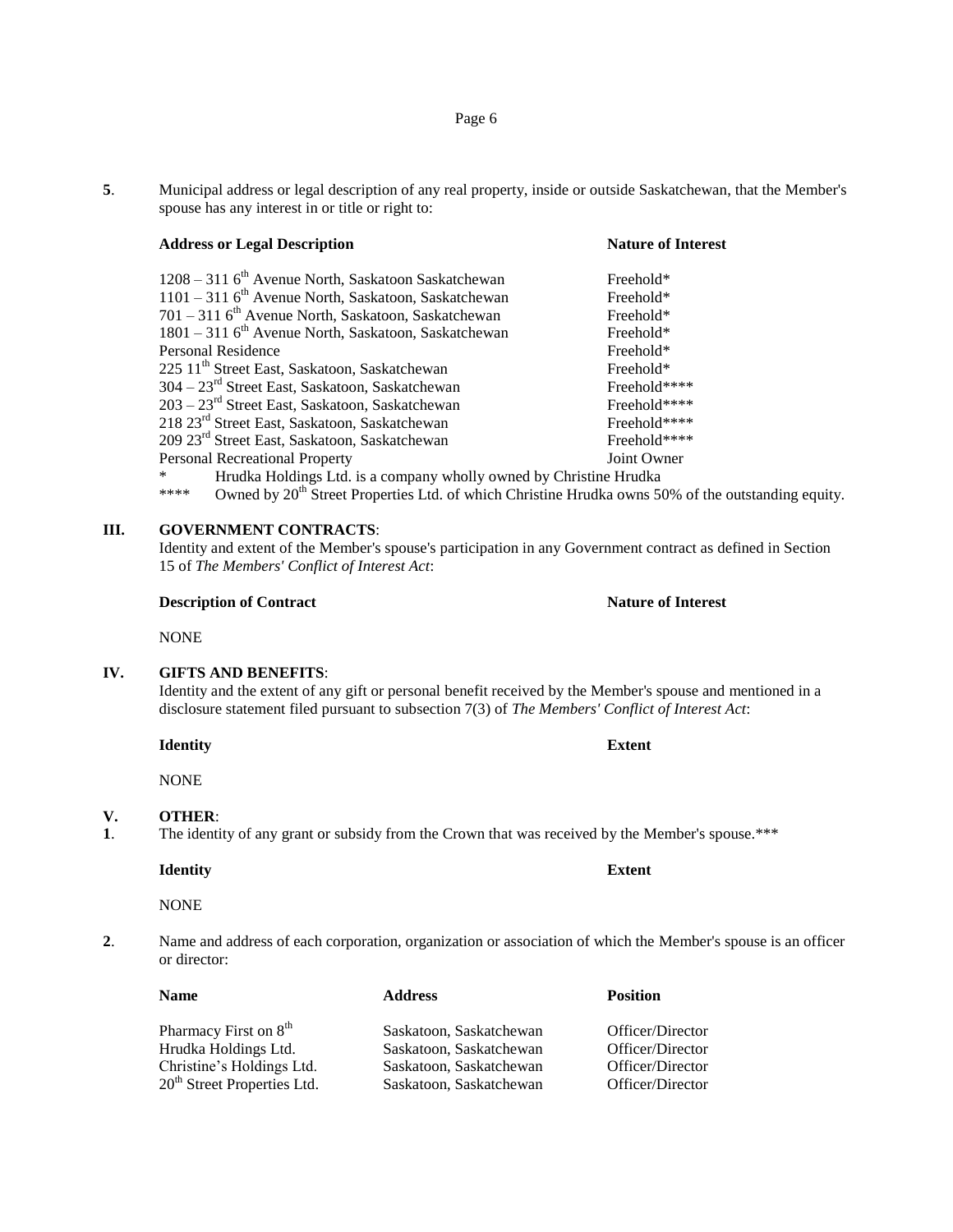Name and address of each corporation, organization or association of which the Member's spouse is an officer or director: (continued)

| <b>Name</b>                                     | <b>Address</b>          | <b>Position</b>     |  |
|-------------------------------------------------|-------------------------|---------------------|--|
| <b>Smart Employees Benefits</b><br>Inc. $(SEB)$ | Toronto, Ontario        | Director            |  |
| Pharmacists Association of<br>Saskatchewan      | Saskatoon, Saskatchewan | <b>Board Member</b> |  |
| Canadian Pharmacists<br>Association of Canada   | Ottawa, Ontario         | Director            |  |

**3**. Other information as directed by the Commissioner pursuant to clause 13(1)(1):

NONE

- \* Clause 13(1)(f) of *The Members' Conflict of Interest Act* does not require public disclosure of Treasury Bills or bonds issued by the Government of Canada, the government of any province or territory of Canada or any municipal government in Canada.
- \*\* Clause 13(1)(g) of *The Members' Conflict of Interest Act* does not require public disclosure of registered retirement savings plans (rrsps), other than self-directed plans, registered home ownership savings plans (rhosps), registered education savings plans, accounts and term deposits held in banks listed in Schedule I or II to the Bank Act (Canada) or in any other financial institutions in Saskatchewan that are lawfully entitled to accept deposits, pension plans or insurance policies.
- \*\*\* Clause (13)(1)(k) of *The Members' Conflict of Interest Act* does not require public disclosure of a grant or subsidy that is paid pursuant to a government contract or pursuant to an Act or regulation where the authority of the grant or subsidy is not subject to the discretion of any individual and the standard terms and conditions of eligibility are objective in nature and are prescribed in an Act or regulation.

NOTE: Unless disclosure is directed by the commissioner pursuant to subsection 13(3), the value or amounts of any items required to be in this disclosure statement will not be disclosed in this public disclosure statement.